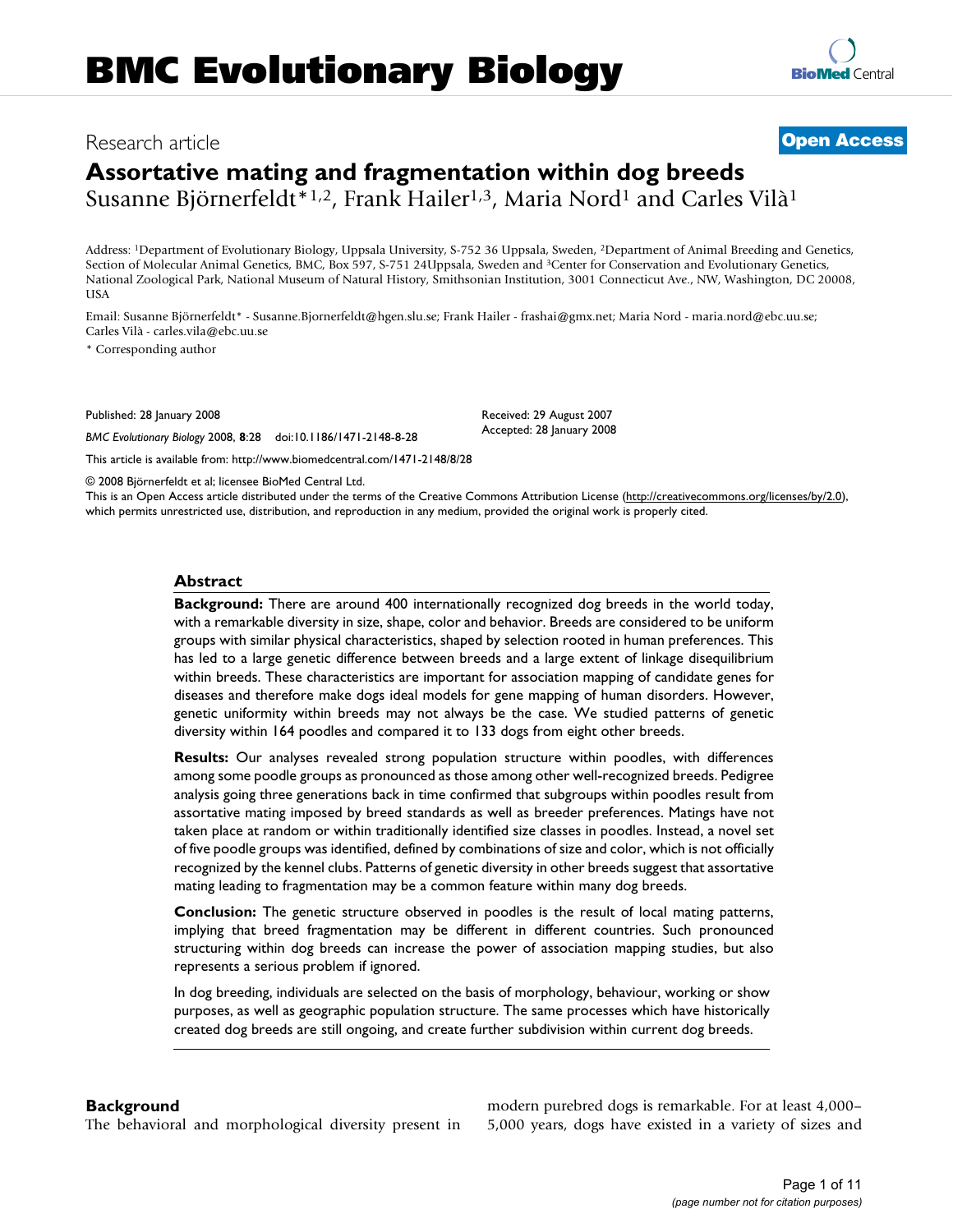shapes, but the majority of the currently recognized 400 breeds have only existed since around 1850 or later, when dog shows became popular, Kennel Clubs were founded and Stud Books were established [1,2]. In parallel to phenotypic selection, genetic differentiation between breeds has increased and is today very large [3-5]. The reasons for this high degree of genetic differentiation are the reproductive isolation among breeds, founder effects and bottlenecks experienced during the time of breed creation or later, extreme selection and use of popular sires [3,6-11].

The isolation and small effective population size of modern breeds has resulted in widespread inbreeding and the expression of a large number of genetic diseases. Many of these are also among the most frequently occurring diseases in humans, such as cancer, heart problems, deafness, blindness and joint diseases [6,8,9,12-14]. The genetic disorders in the dog often mimic human diseases closely in physiology, disease presentation and clinical response. More than 360 genetic diseases that are found in humans have also been described in dogs, about 46% occurring mainly in either one or a few breeds [8,10,15]. The fact that purebred dogs are separated into genetically differentiated breeds and that they live in the same environment as humans, makes them an ideal model to map genes for human disorders [5,8,13]. Another advantage is that linkage disequilibrium (LD) in dog breeds extends over 20–100 times longer genomic regions than in humans, which means that a smaller number of markers are required for genome-wide scans in dogs. This, together with the low haplotype diversity within LD regions and high degree of haplotype sharing among breeds [9,10,14,16], facilitates the identification of chromosomal regions where candidate genes are located.

Association mapping of phenotypic traits or diseases is a population-based approach (instead of pedigree-based) and depends highly on the level of LD [14], which in dogs is related to the genetic uniformity of breeds. Dogs are today divided into different breeds based mainly on morphological appearance and/or behavior. Breeds are defined as "intraspecies groups that have relatively uniform physical characteristics developed under controlled conditions by man [4]." However, homogeneity within breeds may not always be the case. For example, the official standards for many breeds allow a number of color types and patterns, while other combinations are unacceptable [17]. Variation in size can lead to the identification of different types within a breed. Additionally, breeders are increasingly interested in specializing in either dogs for show, or dogs for working purposes or as pets. These divergent selective forces within breeds are a form of disruptive selection: extreme forms are favored while intermediate forms are selected against [18]. Since human preferences play the same role of assortative mating in keeping the breeding lines separate, these are likely to lead to the formation of genetically separated groups, thus violating the assumption of uniformity within breeds.

One example of this breed fragmentation is the case of the poodle. According to the World Canine Organization, FCI (Fédération Cynologique Internationale) [19], poodles are grouped in four different sizes: standard (45–60 cm, withers height), medium sized (35–45 cm), miniature  $(28-35 \text{ cm})$  and toy  $( $28 \text{ cm}$ ). At the same time, five uni$ form colors are allowed: black, brown, white, silver and apricot [19]. Despite the different sizes and colors, all poodles are currently recognized as a single breed. Disruptive selection for very specific phenotypes and assortative mating might have led to fragmentation, and to genetically differentiated types within this breed. In this study we used purebred poodles from Sweden as an example to study how genetic diversity at 27 microsatellite loci is partitioned within a single dog breed, and then compare this pattern to variation within and among eight other purebred dog breeds. This knowledge can contribute to a better understanding of the history and relationship between breeds, exemplifies the genetic diversification of populations as a result of disruptive selection, and it is also vital to the design of optimal search strategies for association mapping of diseases or phenotypic traits [9,20].

## **Results**

The study of 164 Swedish poodles revealed an average of 4.4 alleles per locus, a significant (p < 0.05) heterozygote deficit across all 27 markers ( $H_E$  = 0.64,  $H_O$  = 0.56), and positive inbreeding coefficient ( $F_{IS}$  = 0.133). This heterozygote deficit was consistently found in 20 of 27 markers, indicating that the deviation from Hardy-Weinberg equilibrium affects the whole genome rather than being a local, locus-specific phenomenon such as selection or genotyping problems (e.g. allelic dropout). Heterozygote deficit could indicate a preferential mating with relatives within poodles, or the presence of population structure within the breed (Wahlund effect) [21].

To assess whether the heterozygote deficit was due to the fragmentation of poodles into the four discrete size classes acknowledged by FCI, we measured the degree of population differentiation using  $F_{ST}$  [22] (Table 1). Standard poodles were very well separated from the smaller poodles, with pairwise  $F_{ST}$  values in the range of 0.184 to 0.234 ( $p < 0.01$  in all cases), which suggests very limited genetic exchange between them. On the other hand, the differentiation between the three smaller size classes (medium sized, miniature and toy) is much lower, with  $F_{ST}$  values at least 6.8 times smaller than the smallest value observed between any of them and standard poodles. Among them, miniature and toy poodles were indistin-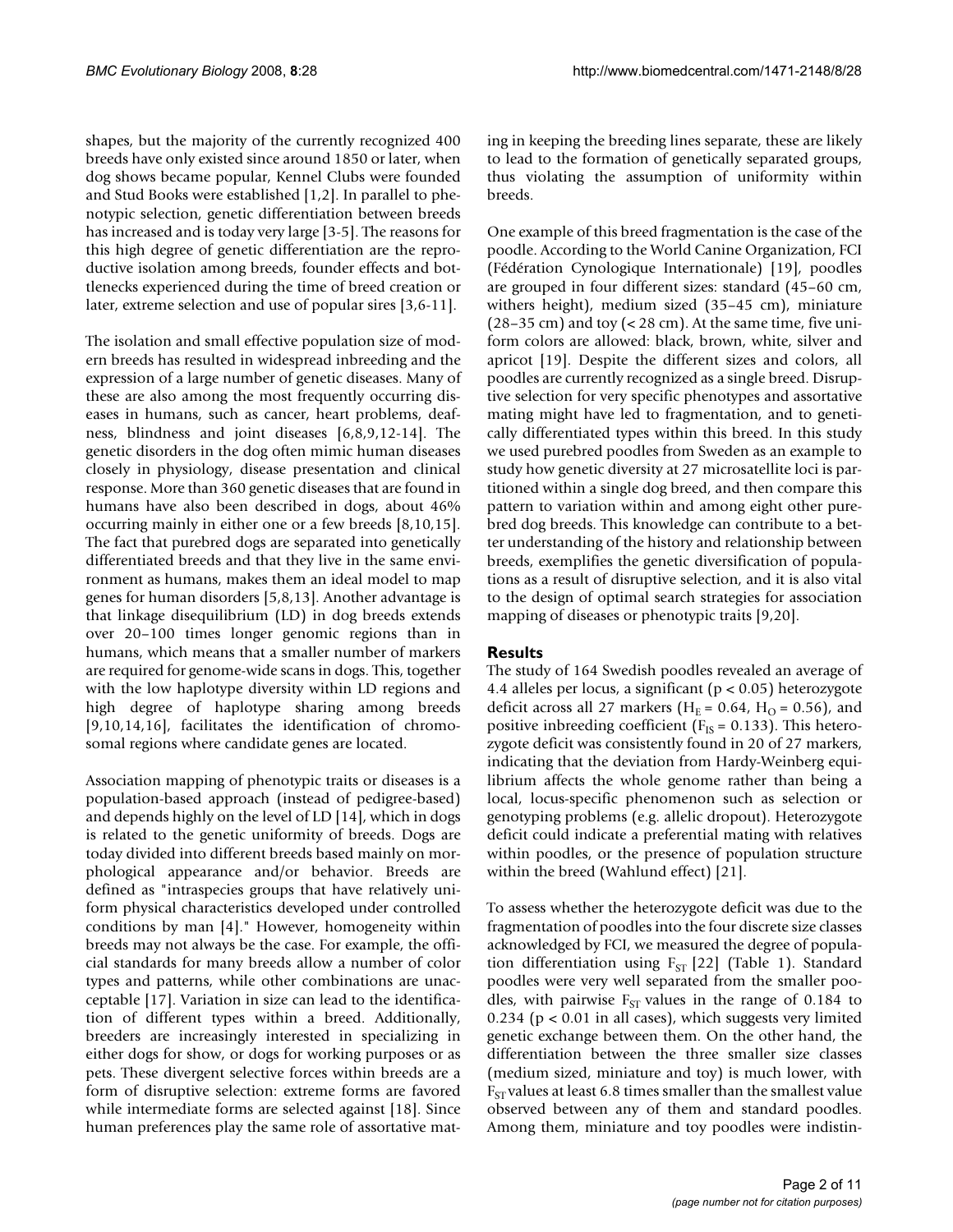| $F_{ST}$                                                   | Medium sized poodle | Miniature poodle   | Toy poodle                         |  |  |
|------------------------------------------------------------|---------------------|--------------------|------------------------------------|--|--|
| Standard poodle<br>Medium sized poodle<br>Miniature poodle | $0.234**$           | $0.195**$<br>0.014 | $0.184**$<br>$0.027**$<br>$-0.001$ |  |  |

**Table 1: Genetic differentiation between four size classes of poodles.**

Measured as pairwise F<sub>ST</sub> (Weir and Cockerham 1984), based on variation at 27 microsatellite loci. \*p < 0.05; \*\*p < 0.01; \*\*\*p < 0.001.

guishable ( $F_{ST}$  not significantly different from 0) (Table 1).

ues. Larger K values failed to separate the other sizes (Figure 1A).

We used the program STRUCTURE to identify the groups into which poodles are divided. We determined the number of existing clusters in two ways, by considering the log 'probability of data' *lnP(D)* for different numbers of K, and by using the statistic ∆K [23], which considers the rate of change in *lnP(D)* among successive K values. The latter approach indicated that the optimal number of groups was  $K = 2$ . However,  $lnP(D)$  continued to increase with increasing K until K = 5, and thereafter *lnP(D)* decreased. At  $K = 2$ , standard poodles appeared separated from the smaller poodles (medium sized, miniature and toy), and they remained separated with increasing K val-

To corroborate that the genetic differentiation observed between the poodle size classes is inversely related to the current gene flow between them, we examined pedigree information from the Swedish Kennel Club [24]. We recorded the size registered for the parents, grandparents and great-grandparents for all 164 poodles studied. The pedigree information indicated that the gene flow estimates between the different poodle size classes are almost identical considering parents, grandparents (data not shown) or great-grandparents, suggesting that the patterns of gene exchange have remained relatively constant over recent times (Figure 2). The pedigree information con-



#### Figure 1

**Clustering assignment of 164 purebred poodles**. Results from STRUCTURE 2.1. Each individual is represented as a bar, divided into K colors, where K is the number of clusters assumed (K = 2–5). (A) Individuals are sorted according to the four sizes recognized in poodles. (B) Individuals are sorted according to color and size combinations.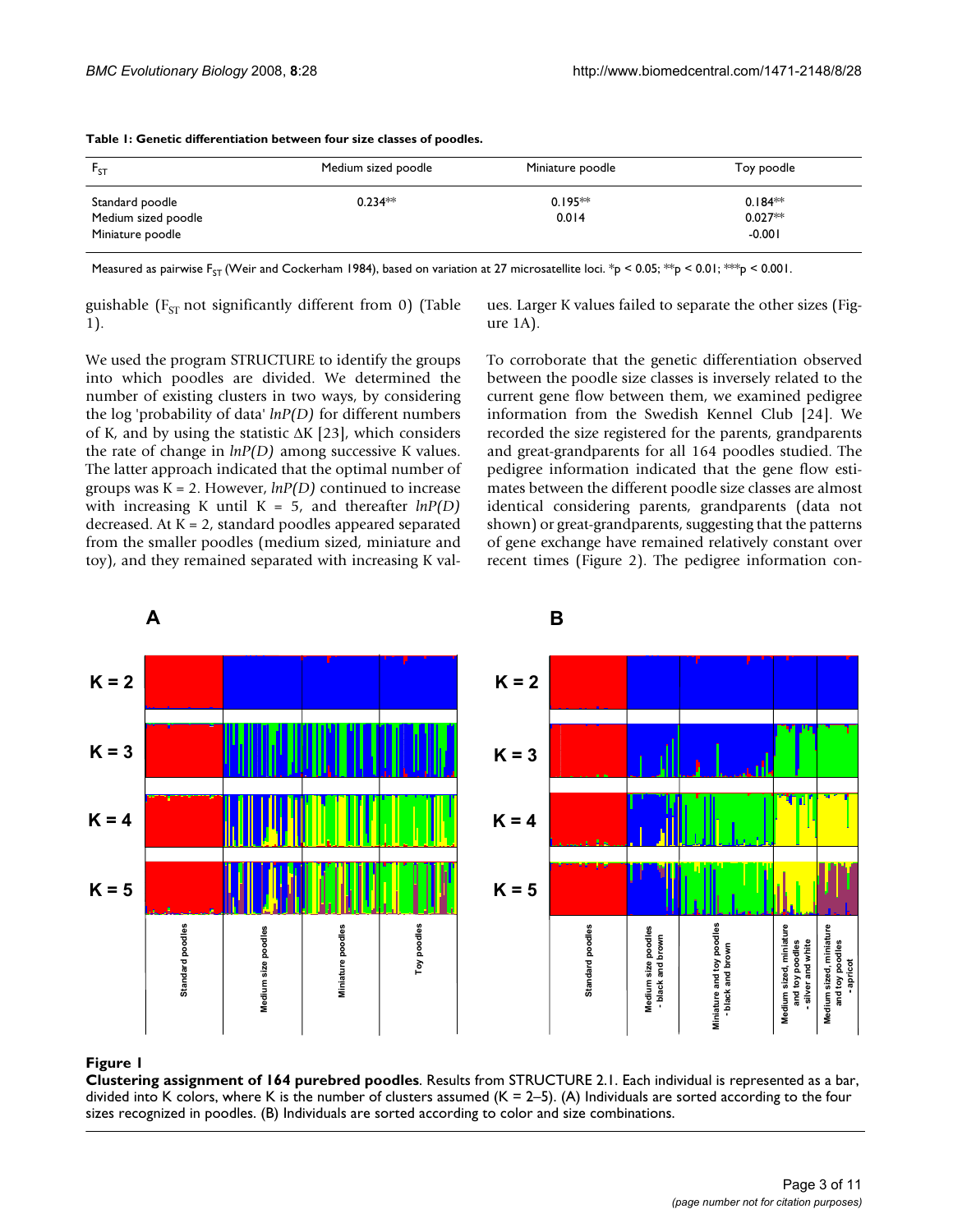

**Figure 2** 

**Proportion (%) of ancestry contribution for poodle groups based on pedigree information**. Thickness of arrows indicates percentage of contribution from parents (left number) and great-grandparents (right number) to the dogs in each size class.

firms the complete isolation of standard poodles (100% of the parents, grandparents and great-grandparents were standard poodles). Similarly, about 87% of the ancestors of the medium sized poodles belonged to the medium size size-class, while the corresponding proportions were only around 63% for miniature and around 36% for toy. The genetic exchange between the two smallest sizes thus appeared to be very large and 52–61% of the ancestors (based on the number of parents and great-grandparents, Figure 2) of toy were in fact miniature poodles. The patterns of genetic exchange suggested by the pedigree closely parallel the genetic differentiation between the size classes (Table 1), as confirmed by a Mantel correlation test  $(Z =$  $0.650$ ,  $p = 0.039$ ).

Since the analysis with STRUCTURE suggested that the likelihood of the clustering within poodles was highest with  $K = 5$ , we examined more closely the characteristics for each dog available at the registry. This revealed that the five groups at  $K = 5$  could be clearly defined by a combination of size and coat-color. Multiple runs of the program consistently provided the same results. After rearranging the results of STRUCTURE shown in Figure 1A according to size and color criteria, the division between groups could be seen more clearly (Figure 1B). As indicated above, at  $K = 2$ , the first group to separate from the rest corresponds to the standard poodles. At  $K = 3$ , a new group is formed within the smaller size classes of poodles by separating individuals with black and brown coat colors from those with the other three colors (silver, white and apricot). At  $K = 4$  the group of black and brown small sized poodles is further subdivided and medium sized form a separate group from miniature and toy. Finally, at  $K = 5$  the group containing the small (medium sized, miniature and toy) poodles of pale colors, is separated into two groups: one containing silver (grey) and white dogs and the other dogs with apricot color. Consequently, our results indicate that the genetic diversity within poodles is clearly separated into two groups which differ by size (standard versus smaller poodles) and that actually five separate clusters can be discerned based on a combination of color and size. Using  $F_{ST}$  to measure the degree of differentiation between the five groups (Table 2) confirms that standard poodles are very different from the three smaller-bodied groups of poodles (pairwise  $F_{ST} = 0.197$  to 0.265). However, the differentiation among the four groups of smaller poodles, defined on the basis of color and size, is about four times larger than the largest difference observed between the size classes for the three smallsized poodles, reaching  $F_{ST}$  values of up to 0.120 (Table 1).

A reanalysis of the pedigree information revealed that the clusters shown by the STRUCTURE analysis matched better the breeding practices for poodles. For each one of the five groups defined, more than 80% of the parents and great-grandparents originated from the same group (data not shown), as compared to the much lower values for the size classes (just 35% for toy poodles, Figure 2). Our analysis of pedigree and phenotype data thus confirmed that the genetic clusters identified within poodles are the result of specific breeding preferences of dog owners, and not just originating from mating related dogs. To our knowledge, these groups have not been identified or suggested before, thus our genetic analysis revealed hidden population substructure within poodles.

These five groups of poodles were also genetically compared to 133 dogs from eight other breeds (Table 2). Standard poodles were as differentiated from smaller poodles as different breeds are from each other (pairwise  $F_{ST}$  = 0.150–0.517). For instance, the pairwise  $F_{ST}$  value between standard poodles and black and brown medium sized poodles was 0.265, larger than 40% of the comparisons between the five groups of poodles and the other 8 breeds included in this study. For example, the  $F_{ST}$  value between giant schnauzer and small white and silver poodles is just 0.170. A neighbor-joining analysis (Figure 3) based on another measure of genetic differentiation, Nei's [25] standard genetic distance  $(D_s)$ , shows standard poodles at the end of a long branch, indicating genetic uniqueness and separation from all other poodles.

One possible explanation for the large difference between standard and small sized poodles could be a past bottle-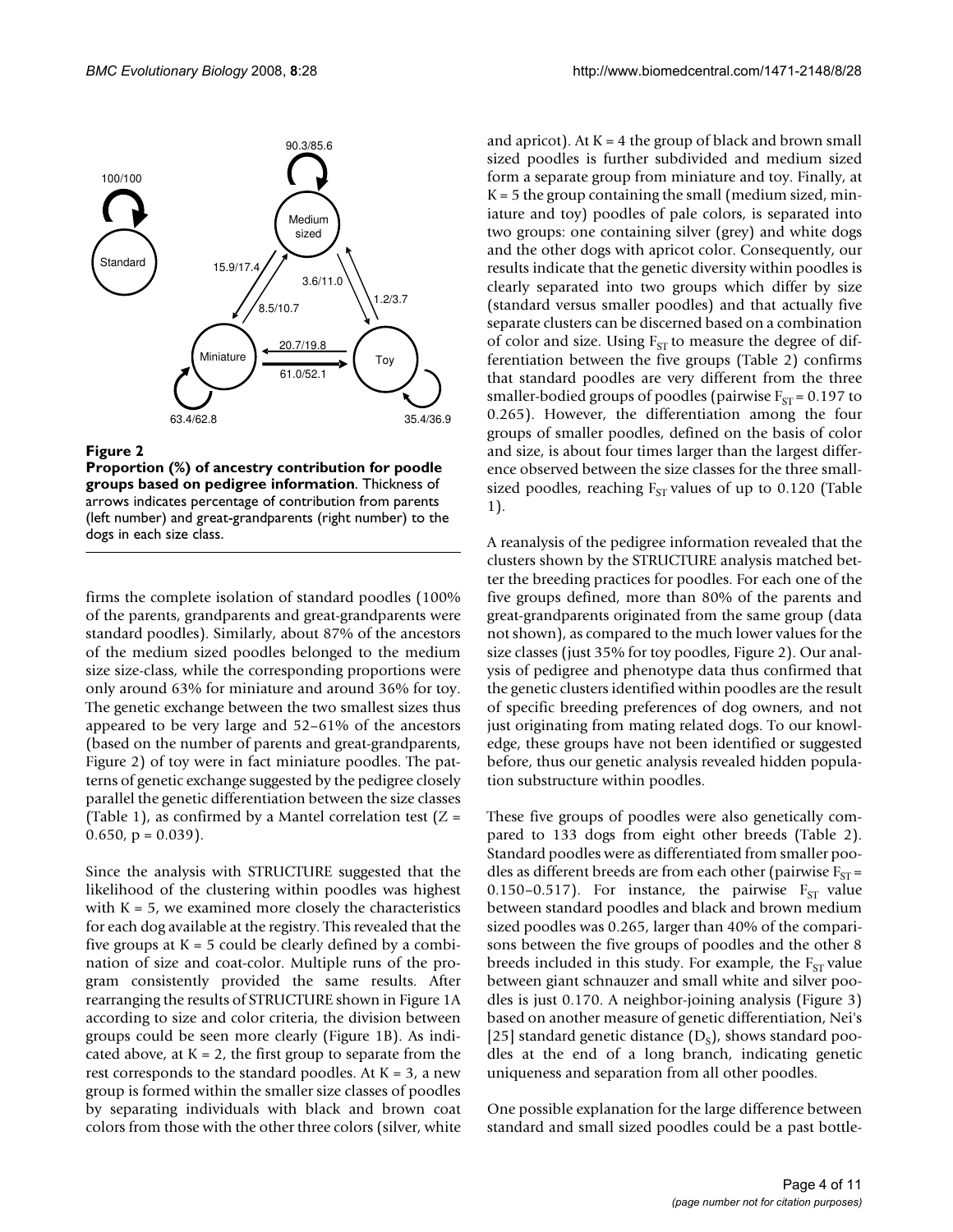| $\mathsf{F}_{\mathsf{ST}}$         | MS brown<br>black | M, T brown<br>black | MS, M, T<br>silver white | MS, M, T<br>apricot | Miniature<br>schnauzer | Giant schna. | Fox terrier<br>(smooth) | Fox terrier<br>(wire) | <b>Bull terrier</b> | German shep. | Labrador<br>retriever | Siberian husky |
|------------------------------------|-------------------|---------------------|--------------------------|---------------------|------------------------|--------------|-------------------------|-----------------------|---------------------|--------------|-----------------------|----------------|
| Standard poodle                    | 0.265             | 0.199               | 0.197                    | 0.262               | 0.279                  | 0.273        | 0.372                   | 0.346                 | 0.367               | 0.332        | 0.278                 | 0.241          |
| MS brown-black <sup>1</sup>        |                   | 0.050               | 0.085                    | 0.120               | 0.255                  | 0.214        | 0.293                   | 0.301                 | 0.368               | 0.252        | 0.214                 | 0.207          |
| M, T brown-black <sup>2</sup>      |                   |                     | 0.052                    | 0.110               | 0.219                  | 0.188        | 0.238                   | 0.238                 | 0.309               | 0.248        | 0.157                 | 0.182          |
| MS, M, T silver-white <sup>3</sup> |                   |                     |                          | 0.059               | 0.179                  | 0.170        | 0.220                   | 0.225                 | 0.274               | 0.232        | 0.117                 | 0.150          |
| MS, M, T apricot <sup>4</sup>      |                   |                     |                          |                     | 0.248                  | 0.226        | 0.275                   | 0.304                 | 0.327               | 0.306        | 0.197                 | 0.235          |
| Miniature schnauzer                |                   |                     |                          |                     |                        | 0.150        | 0.321                   | 0.332                 | 0.402               | 0.301        | 0.191                 | 0.194          |
| Giant schnauzer                    |                   |                     |                          |                     |                        |              | 0.292                   | 0.318                 | 0.386               | 0.195        | 0.212                 | 0.172          |
| Fox terrier (smooth)               |                   |                     |                          |                     |                        |              |                         | 0.285                 | 0.444               | 0.414        | 0.290                 | 0.290          |
| Fox terrier (wire)                 |                   |                     |                          |                     |                        |              |                         |                       | 0.452               | 0.424        | 0.272                 | 0.270          |
| <b>Bull terrier</b>                |                   |                     |                          |                     |                        |              |                         |                       |                     | 0.517        | 0.306                 | 0.371          |
| German shepherd                    |                   |                     |                          |                     |                        |              |                         |                       |                     |              | 0.273                 | 0.235          |
| Labrador retriever                 |                   |                     |                          |                     |                        |              |                         |                       |                     |              |                       | 0.187          |

Measured as pairwise F<sub>ST</sub> (Weir and Cockerham 1984), between five size and color groups found in poodles (within box, see text) and eight additional breeds, for 27 loci. All results are highly significant (p < 0.01).

1 Medium size poodles with brown or black color

2 Miniature poodles and toy poodles with brown or black color

 $^3$  Medium size poodles, miniature poodles and toy poodles with silver (grey) or white color

4 Medium size poodles, miniature poodles and toy poodles with apricot color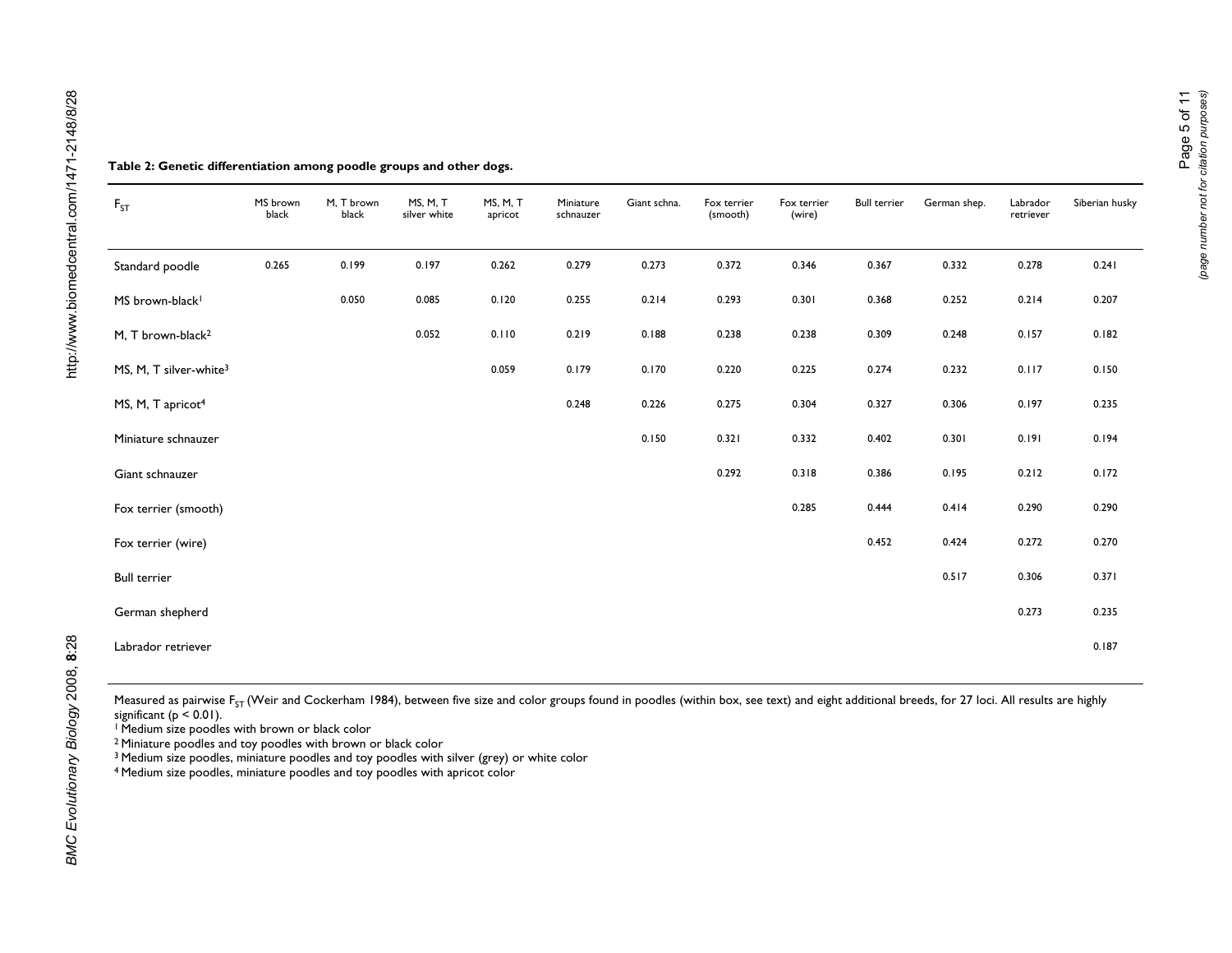

#### Figure 3

**Genetic similarity between poodle subgroups and eight other dog breeds**. Neighbor-joining analysis of allelic composition at 27 microsatellite loci. Calculations are based on Nei's [25] standard genetic distances  $(D<sub>s</sub>)$ , and numbers on branches correspond to bootstrap values from 1000 bootstrap resamplings across loci (only values above 50 are shown). Poodle 2, black and brown medium sized poodles; Poodle 3, black and brown miniature and toy poodles; Poodle 4, silver and white medium sized, miniature and toy poodles; Poodle 5, apricot medium sized, miniature and toy poodles.

neck that reduced the diversity in the first compared to the latter. This bottleneck could translate into a strong differentiation by founder effects and drift. However, this does not seem to be the main reason for their uniqueness, because their allelic richness was similar to that observed in other groups of poodles after correcting for differences in sample size (Table 3).

In order to compare the uniqueness of the five poodle groups in relation to the differentiation between recognized dog breeds we conducted assignment tests. If breeds (and groups within poodles) are well differentiated, most of the individuals should be correctly assigned to their nominal group. In a first test we divided all poodles into two groups (standard poodles and smaller sizes, as suggested by STRUCTURE for  $K = 2$ ), and compared them to dogs from 8 other breeds. Only 2 out of 297 dogs were incorrectly assigned and none of these mis-assignments corresponded to poodles. This indicates that established dog breeds are well-isolated populations with unique microsatellite allele frequencies (as previously shown by Refs. [1,3,4]), and that a similar degree of differentiation exists between standard poodles and the group of small sized poodles. A second assignment test was made examining only the four coat-color/size groups of small poodles. This resulted in a high self-assignment, but 20 out of 123 were matched to a different color/size combination, showing a lower degree of differentiation between groups within small poodles.

Poodles could represent a unique case among dogs if they developed from the mixing of separate dog lineages. If this was the case, we would expect to find a larger genetic diversity in poodles than that observed in other breeds and, more importantly, a larger inbreeding coefficient  $F_{IS}$ due to population fragmentation (Wahlund effect; [21]). When considering all poodles as members of a single group, they show high genetic diversity ( $H<sub>E</sub>$ , Table 3) and a large inbreeding coefficient  $F_{IS}$ , further evidenced by a significant heterozygote deficit. However, several other dog breeds also had high levels of microsatellite diversity  $H<sub>E</sub>$  (i.e., Siberian husky),  $F<sub>IS</sub>$  values as large as those in poodles (i.e., German shepherd) or significant heterozygote deficits (6 different breeds, see Table 3). Although the allelic richness corrected for sample size was larger when all poodles were considered as one single group, the differences compared to the other breeds were small (Table 3). It could be argued that differences in genetic diversity between breeds are the result of differences in population size. However, this does not seem to be the case. Genetic diversity (bootstrapped allelic richness, Table 3) was not correlated to breed population size as inferred by the number of registries at the Swedish Kennel Club during 2005 (r = 0.207, p = 0.592, data not shown). Similarly, the inbreeding coefficient  $F_{IS}$  was not correlated with breed population size either ( $r = 0.217$ ,  $p = 0.576$ ). Since genetic diversity and inbreeding coefficient are not related to population size, the large differences in diversity and positive inbreeding coefficient in some breeds could be indicative of some degree of genetic fragmentation within these breeds, similar to that observed in poodles.

#### **Discussion**

About 400 dog breeds exist today. All of these breeds are characterized by unique morphology, characteristic behavior and often also by a suite of genetic diseases. The morphological differences between breeds are so large that they easily exceed the differentiation between all species in the Family Canidae [26,27], and probably no other vertebrate has comparable phenotypic diversity. Our results suggest that currently the number of genetically differentiated groups of purebred dogs might be even larger than the number of breeds: some breeds, such as the poodle, are likely to encompass multiple genetically divergent subgroups. Selection patterns within breeds might lead to an increase in the number of genetically differentiated dog breeds.

Poodles represent a breed encompassing apparent phenotypic diversity, which translates in the identification of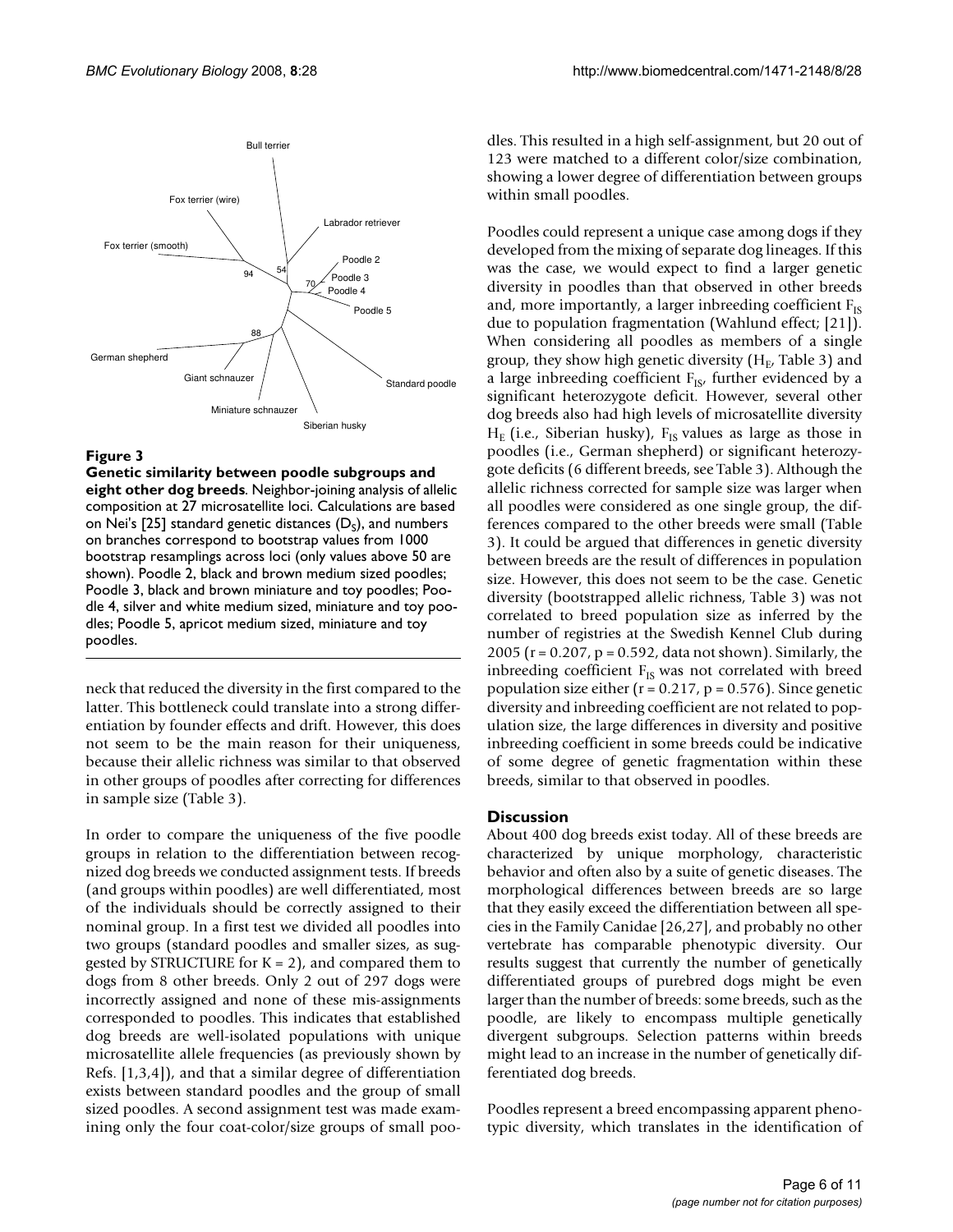| Population                         | Sample size | Sample size/locus | $F_{\text{IS}}$ | Unbiased $H_F(SD)$ | $H_{\Omega}$ (SD)     | Bootstrapped allelic richness |
|------------------------------------|-------------|-------------------|-----------------|--------------------|-----------------------|-------------------------------|
| All poodles                        | 164         | 164               | 0.133           | $0.641 \pm 0.027$  | $0.556 \pm 0.008$ *** | 4.4                           |
| Standard poodle                    | 41          | 41                | $-0.008$        | $0.533 \pm 0.032$  | $0.538 \pm 0.015$     | 3.6                           |
| MS, M, T poodles <sup>1</sup>      | 123         | 123               | 0.072           | $0.605 \pm 0.029$  | $0.562 \pm 0.009$ *** | 4.1                           |
| MS brown-black <sup>2</sup>        | 28          | 28                | $-0.001$        | $0.526 \pm 0.039$  | $0.527 \pm 0.018$     | 3.6                           |
| M, $T$ brown-black <sup>3</sup>    | 50          | 50                | $-0.013$        | $0.583 \pm 0.031$  | $0.591 \pm 0.013$     | 3.8                           |
| MS, M, T silver-white <sup>4</sup> | 23          | 23                | 0.023           | $0.634 \pm 0.024$  | $0.620 \pm 0.020$     | 4.0                           |
| MS, M, T apricot <sup>5</sup>      | 22          | 22                | 0.107           | $0.536 \pm 0.034$  | $0.480 \pm 0.021$ *** | 3.5                           |
| Miniature schnauzer                | 4           | 10.2              | 0.074           | $0.520 \pm 0.036$  | $0.483 \pm 0.030*$    | $(3.0)^6$                     |
| Giant schnauzer                    | 17          | 13.7              | 0.122           | $0.568 \pm 0.039$  | $0.501 \pm 0.026$ *** | 3.5                           |
| Fox terrier (smooth)               | 18          | 14.2              | 0.029           | $0.456 \pm 0.042$  | $0.443 \pm 0.025$     | 2.8                           |
| Fox terrier (wire)                 | 18          | 15.0              | 0.100           | $0.419 \pm 0.044$  | $0.380 \pm 0.024**$   | 2.6                           |
| <b>Bull terrier</b>                | 18          | 15.3              | 0.090           | $0.314 \pm 0.047$  | $0.287 \pm 0.022$     | 1.9                           |
| German shepherd                    | 16          | 11.0              | 0.135           | $0.447 \pm 0.043$  | $0.394 \pm 0.028$ *   | 2.6                           |
| Labrador retriever                 | 16          | 12.7              | 0.042           | $0.563 \pm 0.036$  | $0.543 \pm 0.027*$    | 3.3                           |
| Siberian husky                     | 16          | 13.3              | 0.078           | $0.659 \pm 0.035$  | $0.611 \pm 0.026$ *** | 4.1                           |

**Table 3: Genetic variation within poodle groups and other dog breeds.**

Number of dogs tested, average sample size per locus, inbreeding coefficient ( $F_{1S}$ ), expected and observed heterozygosity ( $H_E$  and  $H_O$ ; SD, standard deviation), and allelic richness corrected for sample size (mean number of alleles per locus when 14 individuals – the sample size for miniature schnauzer; sampled with replacement). Significance refers to the difference between H<sub>E</sub> and H<sub>O</sub>, \*p < 0.05; \*\*p < 0.01; \*\*\*p < 0.001.<br><sup>1</sup> Medium sized poodles, miniature poodles and toy poodles

2 Medium sized poodles with brown or black coat-color

3 Miniature poodles and toy poodles with brown or black coat-color

4 Medium sized poodles, miniature poodles and toy poodles with silver (grey) or white coat-color

5 Medium sized poodles, miniature poodles and toy poodles with apricot coat-color

6 Without size correction

four classes with regard to body size. However, our analyses revealed that this is not the only reason for the poodle intra-breed structure. Only a limited set of coat colors are accepted in purebred poodles, as for most modern breeds, and coats are required to be uniform [17,19]. Since other colors and coat patterns are not acceptable in registered purebred poodles, this results in disruptive selection by which some extreme combinations are favored while intermediate types are rejected. As a consequence of this, the genetic diversity of poodles is fragmented into five distinct groups defined by a combination of size and color (Figure 1B). One of the groups, standard poodles, appears as different from the other poodle groups as recognized dog breeds are different from each other (Table 2). This result emphasizes how strong the intra-breed differentiation can be.

Historically, standard poodles were used as working dogs, while the three smaller poodle classes were mostly bred for company. Standard poodles have been bred separately from the smaller sizes for more than 100 years in Europe (Barbro Teglöf, responsible for the breeding committee of the Swedish Poodle Club, personal communication). In the US, however, some degree of interbreeding among the recognized poodle size classes occurs. This could result in different patterns of differentiation in American poodles. Our results show a strong differentiation between standard poodles and the smaller sizes (Figure 3, Table 2). Due to these different breeding practices, it is possible that

standard poodles are not as differentiated from small sized poodles in the US as they are in Europe. This study is based on poodles born in Sweden; population structure in other countries may be similarly affected by local regulations and breeding practices.

The long isolation between standard poodles and the smaller sizes in Europe has resulted in a differentiation as pronounced as that between well defined breeds. Founder effects and subsequent bottlenecks during the history of breeds, together with highly selective breeding practices [9,11], have led to the differentiation between breeds and probably have also led to the strong separation between standard poodles and the group of small sized poodles. This process results in a rapid random genetic drift and unique allele frequencies. Consequently, attempts to reconstruct the relationship between breeds based on their allelic composition [3-5,28,29] are likely to have been heavily influenced by such random effects (Figure 3) and may not necessarily reflect true breed history. For example, our results suggest that, for neutral genetic markers, standard poodles are as differentiated from black and brown medium sized poodles as from giant schnauzers or Siberian huskies (Table 2). This indicates that genetic distance based on neutral allelic frequencies might actually be a poor indicator of breed relatedness.

The four groups within the small sized poodles show lower levels of differentiation, below the values com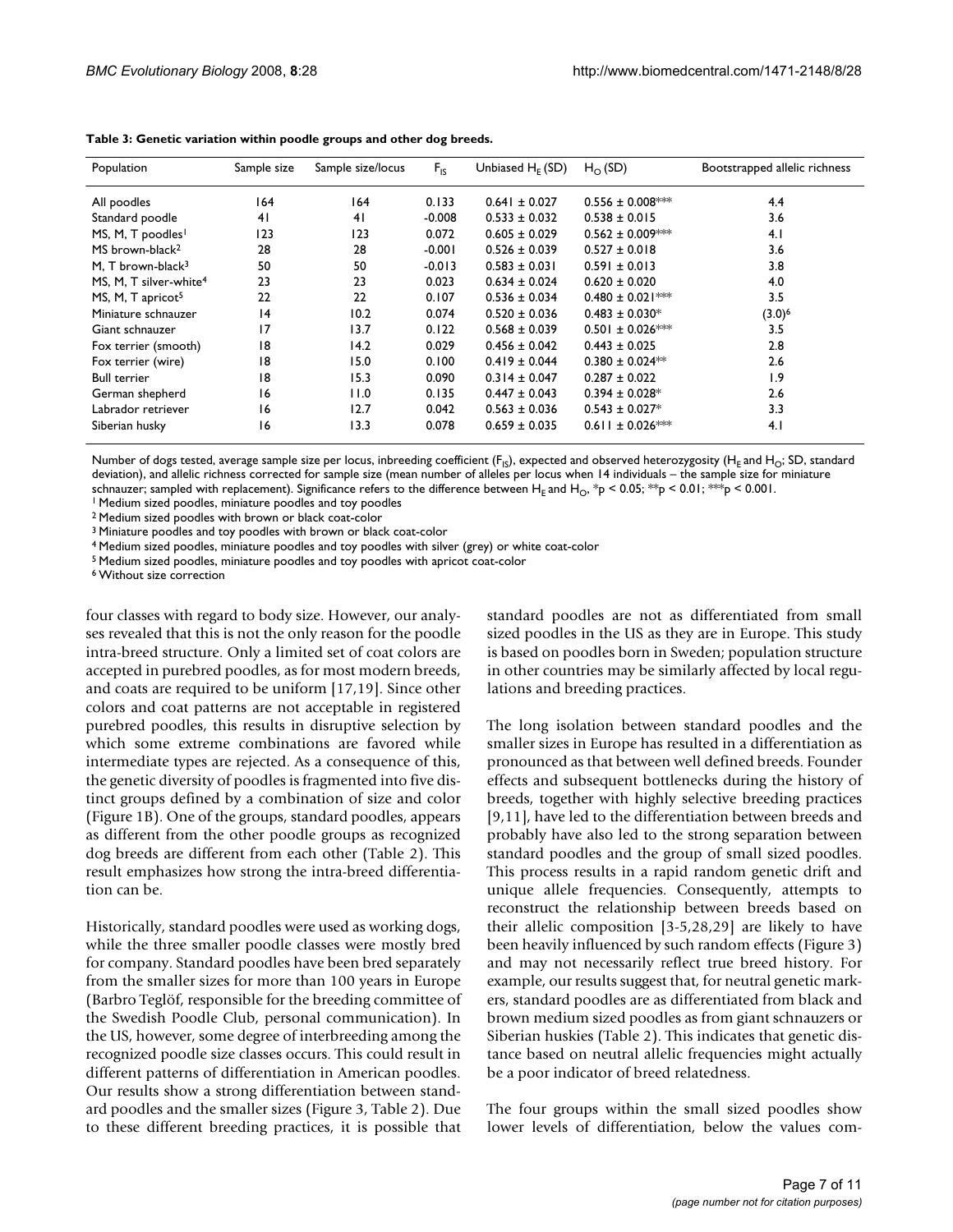monly observed between the other breeds or between them and standard poodles (Figure 1B, Table 2). Nevertheless, our results confirm that these dogs do not constitute a panmictic breeding population where all individuals randomly breed to each other. The situation observed in this study for the poodles, intra-breed structure, may be present in other breeds as well, as suggested by the large inbreeding coefficient in some of the breeds (Table 3), consistent with population fragmentation [30]. Similarly, Schelling, Gaillard and Dolf [29] observed that while longhaired and smooth dachshunds were genetically similar, wirehaired dachshunds clustered separately in a phylogenetic tree. For some breeds such as German shepherds, Siberian huskies and Labrador retrievers, two different lines of selection are maintained within the breed, separating animals intended for competition in dog shows for their appearance, and animals selected for work. In these cases the morphology of the two types is becoming more and more divergent over time, which will likely result in an intra-breed population structure comparable to that observed in poodles. The existence of separated lines of selective breeding within the same breed is likely to lead to the establishment of distinct genetic clusters within recognized dog breeds. Thus, an ongoing process of selective breeding is leading to a progressive increase in the number of dog breeds, and this increase will continue as long as the popularity of purebred dogs and dog shows continues.

## **Conclusion**

The partitioning of genetic diversity into discrete classes (breeds) has made the dog an exceptional model for the study of the association between genotype and phenotype and for the identification of genes involved in phenotypic and behavioral traits or diseases [8,10,14,15,20]. However, the use of dogs as a model is determined by the uniformity within breeds. Our results suggest that genetically divergent groups of dogs can exist within the same breed. The implications of this for association mapping studies are two-fold. First, the number of genetically identifiable breeds may be even larger than suspected (about 400), increasing the value of dogs as a model organism for association studies. Since these genetically differentiated groups are likely to include only a small part of the haplotype diversity attributed to the breed and to represent more inbred lines, LD is expected to be larger [14]. This would facilitate the identification of markers linked to the trait under study. Second, this intra-breed structure violates the assumption of uniformity within breeds. Such cryptic (unrecognized by the official kennel clubs' policies) population structure, if ignored, is likely to confound association studies. Association studies should target genetically homogeneous groups within breeds, which may often be phenotypically and/or behaviorally separated.

Assortative mating is leading to the creation of strong population structure within dog breeds and has contributed to the extreme plasticity of dogs and domestic animals under selection. Domestic animals are invaluable models to understand evolution, and in the same way that they were a major source of inspiration for Darwin [31], they continue to help us understand the origin of biodiversity.

## **Methods**

## *Samples*

Buccal swabs were taken from 297 purebred dogs registered by the Swedish Kennel Club (SKK) [24]. Of these samples, 164 corresponded to poodles (41 of each size: standard, medium sized, miniature and toy). The sampling also included bull terriers  $(n = 18)$ , fox terriers (smooth)  $(n = 18)$ , fox terriers (wire)  $(n = 18)$ , German shepherds ( $n = 16$ ), giant schnauzers ( $n = 17$ ), miniature schnauzers ( $n = 14$ ), Labrador retrievers ( $n = 16$ ) and Siberian huskies (n = 16). Samples were collected at a dog show in December 2004, and by direct correspondence with dog owners during 2005. The registration numbers in the Swedish Kennel Club were recorded for all individuals to avoid sampling dogs that share any parent. For the poodles the registration numbers were also used to track the size and color of the ancestors (parents, grandparents and great-grandparents, although, to simplify, we do not show data for grandparents in this paper). The buccal cells were taken using nylon bristle cytology brushes (Medical Packaging Corp, Camarillo, CA) by brushing the inside of the dog's cheek for at least 20 seconds. The brush with the sample was immediately put into a tube with 1 ml Laird's buffer (0.1 M Tris-HCl, 5 mM EDTA, 0.2 M NaCl, 7 mM SDS, adjusted to pH 8.5). As soon as the samples arrived at the laboratory they were kept at -20°C until processing.

## *Laboratory methods*

Genomic DNA was extracted from 400 µl of the buffer containing the cytology brush with the sample, by digestion with 0.3 mg of proteinase K. The samples were then incubated over-night at 37°C and DNA was extracted using a modified phenol/chloroform protocol [32].

Twenty-eight biparentally inherited autosomal microsatellites, distributed across the canine genome, were typed for all dogs: Ren94K11 (mapped to canine chromosome CFA12), C17.402 (CFA17), Ren239K24 (CFA29), C18.460 (CFA18), Ren274F18 (CFA19), Ren181K04 (CFA23), C11.873 (CFA11), Ren73F08 (CFA10), Ren112I02 (CFA01), C02.894 (CFA02), Ren204K13 (CFA08), Ren160J02 (CFA04), Ren106I06 (CFA24) [33], FH3109 (CFA20), FH2887 (CFA20), FH2914 (CFA21), FH2785 (CFA28), FH2759 (CFA28) [34], Ren37H09 (CFA06), Ren49F22 (CFA22) [35], c2017 (CFA15) [36], u109 (CFA04), u225 (CFA10), u250 (CFA09) and u253 (CFA20) [37], vWF (CFA27) [38] and PEZ05 (CFA12) and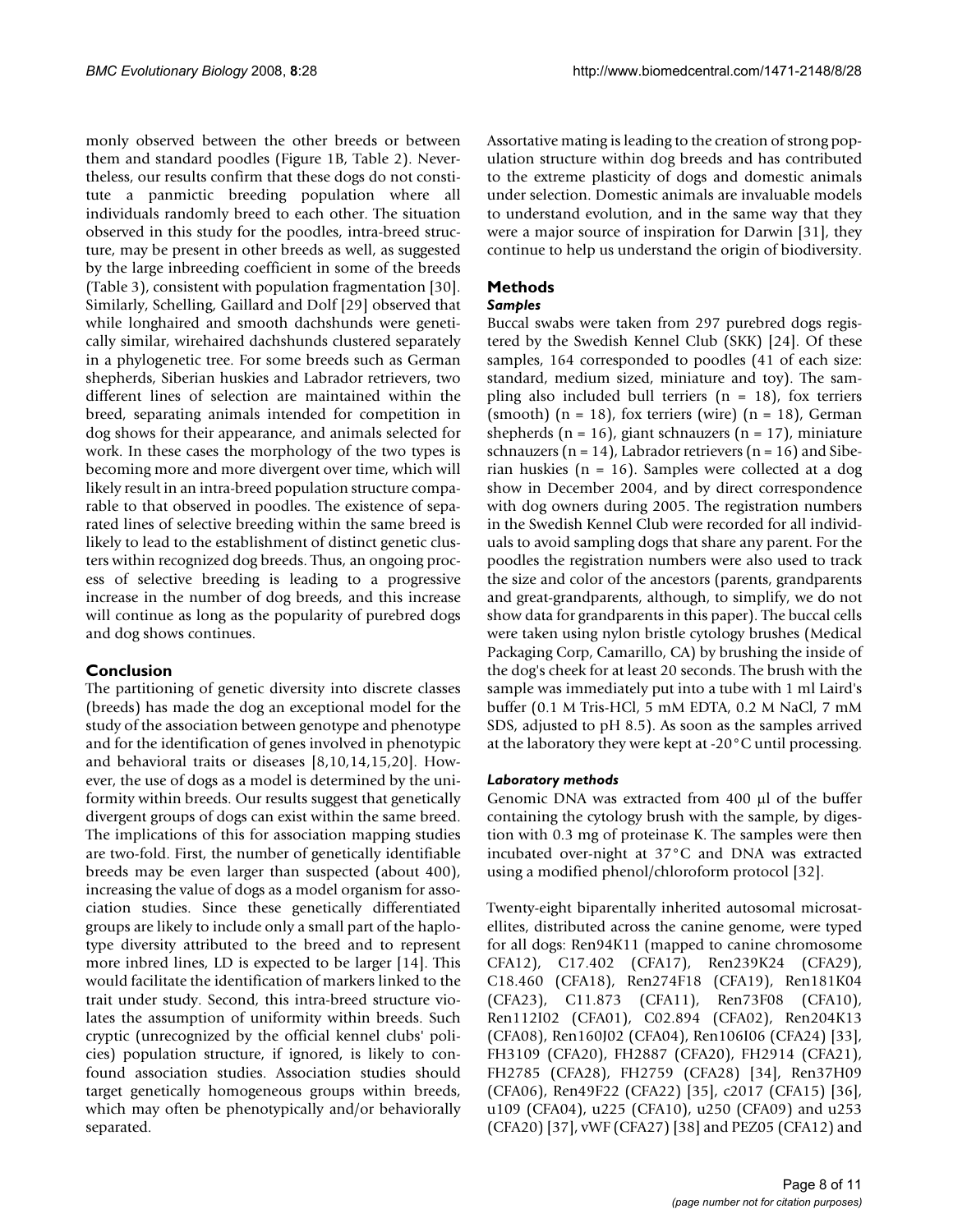PEZ12 (CFA03) [39]. The microsatellites were amplified by polymerase chain reaction (PCR). The amplifications for each sample were done in 14 reactions of 10 µl each, which included 12 multiplexes of two or three loci, and two loci amplified separately (PEZ05 and PEZ12). The PCR mix included 1x HotStar buffer (QIAGEN, Hilden, Germany), 0.25 mM dNTP, 0.32 µM of each primer, 3.0 mM MgCl<sub>2</sub>, 0.025x Q solution, 0.45U HotStarTaq and 2 µl DNA template. The PCR profile included an initial denaturation step at 95°C for 15 minutes followed by 10 touchdown cycles (30 s of denaturation at 95°C, 30 s annealing starting at 58°C and decreasing 0.5°C each cycle, followed by extension at 72°C for 45 s), followed by 20 additional cycles (denaturation at 95°C for 30 s, annealing at 53°C for 30 s and extension at 72°C for 45 s), and a final extension step at 72°C for 10 min in a PTC-0225 DNA Engine Tetrad (Bio-Rad). PCR products were pooled in seven different pools and genotyped on a MegaBACE 1000™ instrument (Amersham Biosciences). Genotypes were identified using the software Genetic Profiler v2.2 (Amersham Biosciences).

## *Data analysis*

For each microsatellite marker and breed, a test for deviation from Hardy-Weinberg equilibrium frequencies was performed using GENEPOP on the Web 3.1c [40]. A locus-by-locus analysis of deviations from Hardy-Weinberg equilibrium frequencies indicated that one marker (Ren181K04) showed a heterozygote deficiency for all breeds and groups of poodles, suggesting presence of null alleles, genotyping errors or tight physical linkage to a selected trait. This marker was excluded from all analyses.

We used the program Microsatellite Toolkit 3.1 [41] to calculate expected and observed heterozygosity ( $H<sub>E</sub>$  and  $H<sub>O</sub>$  [42] for each breed and groups within poodles. Since sample size was different for each breed, we also used a bootstrapping procedure (as in Hailer et al.) [43] to compare levels of genetic diversity after correcting for sample size: 14 individuals (corresponding to the sample size for miniature schnauzer, for which the number of individuals studied was smallest) were randomly sampled 100 times with replacement from each original population sample, and the average number of alleles per locus was calculated across these 100 replicates.  $F_{IS}$  values for each locus and across loci were calculated using FSTAT 2.9.3.2 [44].

We quantified the degree of differentiation between breeds in GENETIX 4.05 [45] by calculating pairwise  $F_{ST}$ values [22]. Significance was assessed from 1000 permutations. Relationships between dog breeds were investigated by constructing a neighbor-joining (NJ) tree using Nei's [25] standard genetic distances  $(D_s)$  with the program POPULATIONS [46]. Statistical support for the internal nodes of this tree was evaluated with 1000 bootstrap pseudoreplicates across loci. For poodles,  $F_{ST}$  values were compared to gene flow estimates based on three generations of pedigree information using a Mantel test [47]. The pedigree-based matrix was calculated as 1-(average gene flow between groups); where the average gene flow between groups had been estimated from the great-grandparents of each individual dog (see Results, Figure 2); values of zero were assigned to the diagonal.

An additional estimate of the degree of differentiation between breeds (or between groups of individuals within poodles) was the proportion of self-assignment. The assignment program Doh [48] was used to evaluate if the individual genotypes allow correct assignment of each individual dog to its breed. The program uses the individual's genotype and determines the likelihood of finding that genotype within each breed. The individual is assigned to the breed for which it has the highest probability.

All the breed comparisons listed above involve groups of individuals defined *a priori* as belonging to one breed or another. We used the software STRUCTURE 2.1 [49,50] without population information, to form groups of poodles solely based on their genetic composition. This approach allowed us to identify how the genetic diversity is partitioned within poodles. We subdivided these dogs into an increasing number of populations  $(K = 1-10$  with a burn-in length of 100,000 and a run length of 1,000,000) and performed five independent runs per K value to ensure that the results were consistent. The program was run allowing animals to have mixed ancestry and correlated allele frequencies. We compared the likelihood estimate for each one of the K values essayed in order to decide the number of subpopulations present within poodles. In subsequent comparisons we divided the poodles in the groups suggested by the program STRUCTURE and each group was treated as a separate subgroup and subjected to the analyses described above.

## **Authors' contributions**

CV designed and coordinated the study. SB and MN carried out all laboratory work. SB, FH and CV performed statistical analyses and prepared the manuscript. All authors read and approved the final manuscript.

## **Acknowledgements**

We thank the breed clubs who kindly helped us to spread the information about this project to all dog owners and breeders in Sweden through their homepages. We also express our appreciation to all the dog owners and breeders who provided samples and made this study possible. Carolyne Bardeleben, Santiago Castroviejo-Fisher, Carlos González-Rey, Susanne Kerje and Jennifer Leonard assisted with the sampling. Elaine Ostrander provided guidance on the selection of genetic markers. Financial support was provided by a grant of the Swedish Research Council for Environment, Agricultural Sciences and Spatial Planning to CV.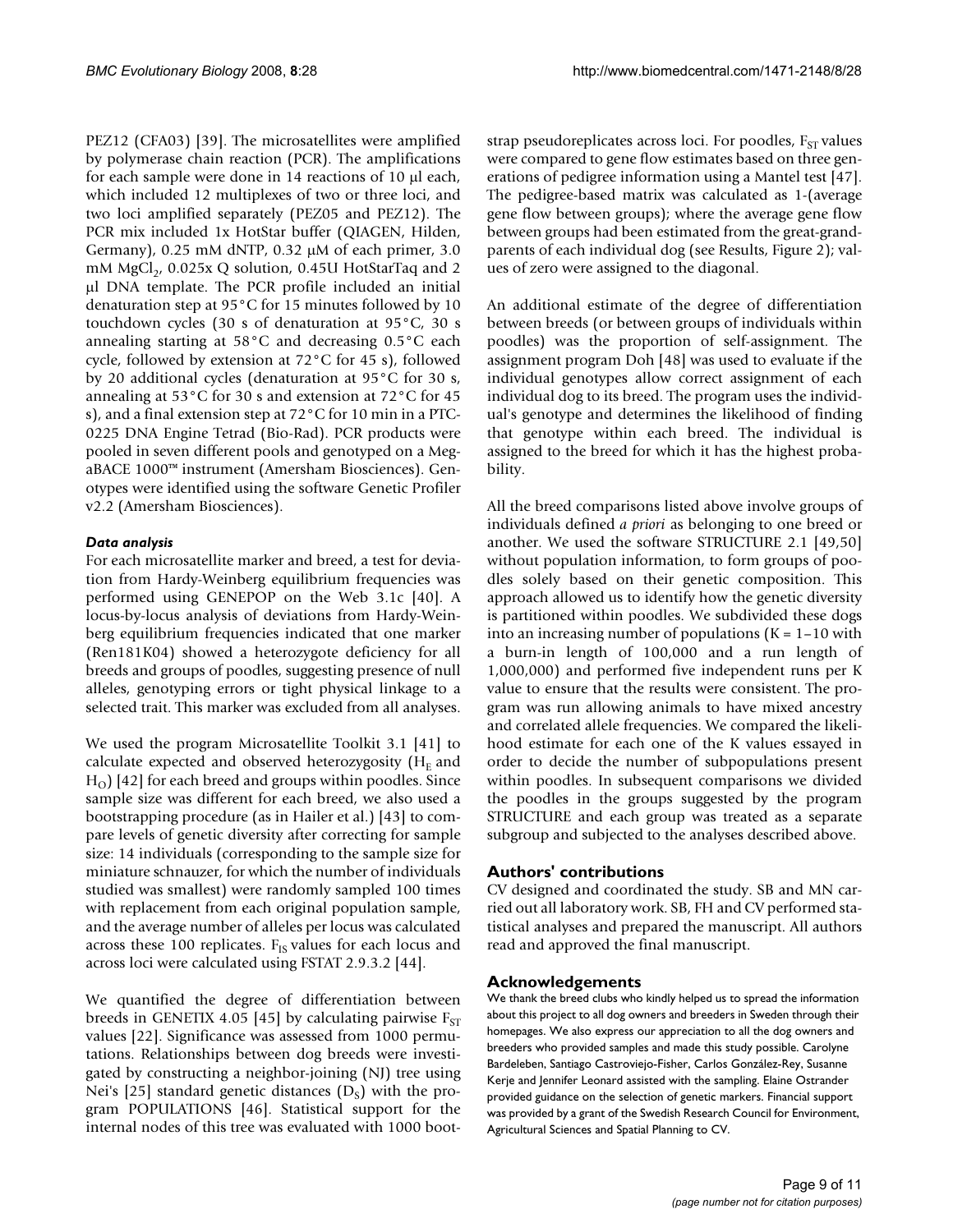#### **References**

- 1. Parker HG, Sutter NB, Ostrander EA: **Understanding Genetic Relationships among Purebred Dogs: The PhyDo Project.** In *The DOG and Its GENOME* Edited by: Ostrander EA, Giger U, Lindblad-Toh K. New York: Cold Spring Harbor Laboratory Press; 2006:141-157.
- 2. Sampson J, Binns MM: **The Kennel Club and the Early History of Dog Shows and Breed Clubs.** In *The DOG and Its GENOME* Edited by: Ostrander EA, Giger U, Lindblad-Toh K. New York: Cold Spring Harbor Laboratory Press; 2006:19-30.
- 3. Koskinen MT, Bredbacka P: **[Assessment of the population struc](http://www.ncbi.nlm.nih.gov/entrez/query.fcgi?cmd=Retrieve&db=PubMed&dopt=Abstract&list_uids=11105211)[ture of five Finnish dog breeds with microsatellites.](http://www.ncbi.nlm.nih.gov/entrez/query.fcgi?cmd=Retrieve&db=PubMed&dopt=Abstract&list_uids=11105211)** *Anim Genet* 2000, **31:**310-327.
- Irion DN, Schaffer AL, Famula TR, Eggleston ML, Hughes SS, Pedersen NC: **[Analysis of Genetic Variation in 28 Dog Breed Popula](http://www.ncbi.nlm.nih.gov/entrez/query.fcgi?cmd=Retrieve&db=PubMed&dopt=Abstract&list_uids=12692167)[tions With 100 Microsatellite Markers.](http://www.ncbi.nlm.nih.gov/entrez/query.fcgi?cmd=Retrieve&db=PubMed&dopt=Abstract&list_uids=12692167)** *J Hered* 2003, **94:**81-87.
- Parker HG, Kim LV, Sutter NB, Carlson S, Lorentzen TD, Malek TB, Johnson GS, DeFrance HB, Ostrander EA, Kruglyak L: **[Genetic](http://www.ncbi.nlm.nih.gov/entrez/query.fcgi?cmd=Retrieve&db=PubMed&dopt=Abstract&list_uids=15155949) [Structure of the Purebred Domestic Dog.](http://www.ncbi.nlm.nih.gov/entrez/query.fcgi?cmd=Retrieve&db=PubMed&dopt=Abstract&list_uids=15155949)** *Science* 2004, **304:**1160-1164.
- Zajc I, Mellersh CS, Sampson J: [Variability of canine microsatel](http://www.ncbi.nlm.nih.gov/entrez/query.fcgi?cmd=Retrieve&db=PubMed&dopt=Abstract&list_uids=9069118)**[lites within and between different dog breeds.](http://www.ncbi.nlm.nih.gov/entrez/query.fcgi?cmd=Retrieve&db=PubMed&dopt=Abstract&list_uids=9069118)** *Mamm Genome* 1997, **8:**182-185.
- 7. Zajc I, Sampson J: **[Utility of Canine Microsatellites in Revealing](http://www.ncbi.nlm.nih.gov/entrez/query.fcgi?cmd=Retrieve&db=PubMed&dopt=Abstract&list_uids=9987914) [the Relationships of Pure Bred Dogs.](http://www.ncbi.nlm.nih.gov/entrez/query.fcgi?cmd=Retrieve&db=PubMed&dopt=Abstract&list_uids=9987914)** *J Hered* 1999, **90:**104-107.
- 8. Ostrander EA, Kruglyak L: **[Unleashing the Canine Genome.](http://www.ncbi.nlm.nih.gov/entrez/query.fcgi?cmd=Retrieve&db=PubMed&dopt=Abstract&list_uids=10984444)** *Genome Res* 2000, **10:**1271-1274.
- 9. Sutter NB, Ostrander EA: **[Dog star rising: The canine genetic](http://www.ncbi.nlm.nih.gov/entrez/query.fcgi?cmd=Retrieve&db=PubMed&dopt=Abstract&list_uids=15573122) [system.](http://www.ncbi.nlm.nih.gov/entrez/query.fcgi?cmd=Retrieve&db=PubMed&dopt=Abstract&list_uids=15573122)** *Nat Rev Genet* 2004, **5:**900-910.
- 10. Ostrander EA, Wayne RK: **[The canine genome.](http://www.ncbi.nlm.nih.gov/entrez/query.fcgi?cmd=Retrieve&db=PubMed&dopt=Abstract&list_uids=16339369)** *Genome Res* 2005, **15:**1706-1716.
- 11. Sundqvist A-K, Björnerfeldt S, Leonard JA, Hailer F, Hedhammar Å, Ellegren H, Vilà C: **[Unequal Contribution of Sexes in the Origin](http://www.ncbi.nlm.nih.gov/entrez/query.fcgi?cmd=Retrieve&db=PubMed&dopt=Abstract&list_uids=16219789) [of Dog Breeds.](http://www.ncbi.nlm.nih.gov/entrez/query.fcgi?cmd=Retrieve&db=PubMed&dopt=Abstract&list_uids=16219789)** *Genetics* 2006, **172:**1121-1128.
- 12. Wayne RK, Ostrander EA: **Origin, genetic diversity, and genome structure of the domestic dog.** *Genes and genomes* 1999, **21:**247-257.
- 13. Ostrander EA, Galibert F, Patterson DF: **[Canine genetics comes](http://www.ncbi.nlm.nih.gov/entrez/query.fcgi?cmd=Retrieve&db=PubMed&dopt=Abstract&list_uids=10689352) [of age.](http://www.ncbi.nlm.nih.gov/entrez/query.fcgi?cmd=Retrieve&db=PubMed&dopt=Abstract&list_uids=10689352)** *TIG* 2000, **16:**117-124.
- 14. Sutter NB, Eberle MA, Parker HG, Pullar BJ, Kirkness EF, Kruglyak L, Ostrander EA: **[Extensive and breed-specific linkage disequilib](http://www.ncbi.nlm.nih.gov/entrez/query.fcgi?cmd=Retrieve&db=PubMed&dopt=Abstract&list_uids=15545498)[rium in Canis familiaris.](http://www.ncbi.nlm.nih.gov/entrez/query.fcgi?cmd=Retrieve&db=PubMed&dopt=Abstract&list_uids=15545498)** *Genome Res* 2004, **14:**2388-2396.
- 15. Parker HG, Ostrander EA: **[Canine Genomics and Genetics:](http://www.ncbi.nlm.nih.gov/entrez/query.fcgi?cmd=Retrieve&db=PubMed&dopt=Abstract&list_uids=16311623) [Running with the Pack.](http://www.ncbi.nlm.nih.gov/entrez/query.fcgi?cmd=Retrieve&db=PubMed&dopt=Abstract&list_uids=16311623)** *PLoS Genetics* 2005, **1:**e58.
- 16. Lindblad-Toh K, Wade CM, Mikkelsen TS, Karlsson EK, Jaffe DB, Kamal M, Clamp M, Chang JL, Kulbokas EJ III, Zody MC, Mauceli E, Xie X, Breen M, Wayne RK, Ostrander EA, Ponting CP, Galibert F, Smith DR, deJong PJ, Kirkness E, Alvarez P, Biagi T, Brockman W, Butler J, Chin C-W, Cook A, Cuff J, Daly MJ, DeCaprio D, Gnerre S, Grabherr M, Kellis M, Kleber M, Bardeleben C, Goodstadt L, Heger A, Hitte C, Kim L, Koepfli K-P, Parker HG, Pollinger JP, Searle SMJ, Sutter NB, Thomas R, Webber C, Lander ES: **[Genome sequence,](http://www.ncbi.nlm.nih.gov/entrez/query.fcgi?cmd=Retrieve&db=PubMed&dopt=Abstract&list_uids=16341006) [comparative analysis and haplotype structure of the domes](http://www.ncbi.nlm.nih.gov/entrez/query.fcgi?cmd=Retrieve&db=PubMed&dopt=Abstract&list_uids=16341006)[tic dog.](http://www.ncbi.nlm.nih.gov/entrez/query.fcgi?cmd=Retrieve&db=PubMed&dopt=Abstract&list_uids=16341006)** *Nature* 2005, **438:**803-819.
- 17. American Kennel Club: *The Complete Dog Book* New York: Howell Book House; 1998.
- 18. Futuyma DJ: *Evolutionary Biology* 3rd edition. Sunderland, Massachusetts: Sinauer Associates Inc; 1998.
- 19. **FCI, Fédération Cynologique Internationale** [[http://](http://www.fci.be/home.asp?lang=en) [www.fci.be/home.asp?lang=en\]](http://www.fci.be/home.asp?lang=en)
- 20. Pollinger JP, Bustamante CD, Fledel-Alon A, Schmutz S, Gray MM, Wayne RK: **[Selective sweep mapping of genes with large phe](http://www.ncbi.nlm.nih.gov/entrez/query.fcgi?cmd=Retrieve&db=PubMed&dopt=Abstract&list_uids=16339379)[notypic effects.](http://www.ncbi.nlm.nih.gov/entrez/query.fcgi?cmd=Retrieve&db=PubMed&dopt=Abstract&list_uids=16339379)** *Genome Res* 2005, **15:**1809-1819.
- 21. Hartl DL, Clark AG: *Principles of Population Genetics* Sunderland, Massachusetts: Sinauer Associates Inc; 1997.
- 22. Weir BS, Cockerham CC: **Estimating F-statistics for the analysis of population structure.** *Evolution* 1984, **38:**1358-1370.
- 23. Evanno G, Regnaut S, Goudet J: **[Detecting the number of clusters](http://www.ncbi.nlm.nih.gov/entrez/query.fcgi?cmd=Retrieve&db=PubMed&dopt=Abstract&list_uids=15969739) [of individuals using the software STRUCTURE: a simulation](http://www.ncbi.nlm.nih.gov/entrez/query.fcgi?cmd=Retrieve&db=PubMed&dopt=Abstract&list_uids=15969739) [study.](http://www.ncbi.nlm.nih.gov/entrez/query.fcgi?cmd=Retrieve&db=PubMed&dopt=Abstract&list_uids=15969739)** *Mol Ecol* 2005, **14:**2611-2620.
- The Swedish Kennel Club [\[http://kennet.skk.se/hunddata/](http://kennet.skk.se/hunddata/)]
- 25. Nei M: **Genetic distance between populations.** *American Naturalist* 1972, **106:**283-291.
- 26. Wayne RK: **Cranial morphology of domestic and wild canids: the influence of development on morphological change.** *Evolution* 1986, **40:**243-261.
- 27. Wayne RK: **[Limb morphology of domestic and wild canids: the](http://www.ncbi.nlm.nih.gov/entrez/query.fcgi?cmd=Retrieve&db=PubMed&dopt=Abstract&list_uids=3754586) [influence of development on morphologic change.](http://www.ncbi.nlm.nih.gov/entrez/query.fcgi?cmd=Retrieve&db=PubMed&dopt=Abstract&list_uids=3754586)** *J Morph* 1986, **187:**301-319.
- 28. Irion DN, Schaffer AL, Grant S, Wilton AN, Pedersen NC: **[Genetic](http://www.ncbi.nlm.nih.gov/entrez/query.fcgi?cmd=Retrieve&db=PubMed&dopt=Abstract&list_uids=15701179) [variation analysis of the Bali street dog using microsatellites.](http://www.ncbi.nlm.nih.gov/entrez/query.fcgi?cmd=Retrieve&db=PubMed&dopt=Abstract&list_uids=15701179)** *BMC Genetics* 2005, **6:**6.
- 29. Schelling C, Gaillard C, Dolf G: **[Genetic variability of seven dog](http://www.ncbi.nlm.nih.gov/entrez/query.fcgi?cmd=Retrieve&db=PubMed&dopt=Abstract&list_uids=16130460) [breeds based on microsatellite markers.](http://www.ncbi.nlm.nih.gov/entrez/query.fcgi?cmd=Retrieve&db=PubMed&dopt=Abstract&list_uids=16130460)** *J Anim Breed Genet* 2005, **122:**71-77.
- Short AD, Kennedy LJ, Barnes A, Fretwell N, Jones C, Thomson W, Ollier WER: **Hardy-Weinberg Expectations in Canine Breeds: Implications for genetic studies.** *J Hered* 2007.
- 31. Darwin CR: *The variation of animals and plants under domestication* London: John Murray; 1868.
- 32. Sambrook J, Fritsch EF, Maniatis T: *Molecular Cloning: A Laboratory Manual* Cold Spring Harbor, NY: Cold Spring Harbor Laboratory Press; 1989.
- Breen M, Jouquand S, Renier C, Mellersh CS, Hitte C, Holmes NG, Chéron A, Suter N, Vignaux F, Bristow AE, Priat C, McCann E, André C, Boundy S, Gitsham P, Thomas R, Bridge WL, Spriggs HF, Ryder EJ, Curson A, Sampson J, Ostrander EA, Binns MM, Galibert F: **[Chro](http://www.ncbi.nlm.nih.gov/entrez/query.fcgi?cmd=Retrieve&db=PubMed&dopt=Abstract&list_uids=11591656)mosome-Specific Single-Locus FISH Probes Allow Anchor[age of an 1800-Marker Integrated Radiation-Hybrid/Linkage](http://www.ncbi.nlm.nih.gov/entrez/query.fcgi?cmd=Retrieve&db=PubMed&dopt=Abstract&list_uids=11591656) Map of the Domestic Dog Genome to All Chromosomes.** *Genome Res* 2001, **11:**1784-1795.
- 34. Guyon R, Lorentzen TD, Hitte C, Kim L, Cadieu E, Parker HG, Quignon P, Lowe JK, Renier C, Gelfenbeyn B, Vignaux F, DeFrance HB, Gloux S, Mahairas GG, André C, Galibert F, Ostrander EA: **[A 1-Mb](http://www.ncbi.nlm.nih.gov/entrez/query.fcgi?cmd=Retrieve&db=PubMed&dopt=Abstract&list_uids=12700351) [resolution radiation hybrid map of the canine genome.](http://www.ncbi.nlm.nih.gov/entrez/query.fcgi?cmd=Retrieve&db=PubMed&dopt=Abstract&list_uids=12700351)** *PNAS* 2003, **100:**5296-5301.
- 35. Jouquand S, Priat C, Hitte C, Lachaume P, André C, Galibert F: **Identification and characterization of a set of 100 tri- and dinucleotide microsatellites in the canine genome.** *Anim Genet* 2003, **31:**266-272.
- 36. Francisco LV, Langston AA, Mellersh CS, Neal CL, Ostrander EA: **[A](http://www.ncbi.nlm.nih.gov/entrez/query.fcgi?cmd=Retrieve&db=PubMed&dopt=Abstract&list_uids=8661717) [class of highly polymorphic tetranucleotide repeats for](http://www.ncbi.nlm.nih.gov/entrez/query.fcgi?cmd=Retrieve&db=PubMed&dopt=Abstract&list_uids=8661717) [canine genetic mapping.](http://www.ncbi.nlm.nih.gov/entrez/query.fcgi?cmd=Retrieve&db=PubMed&dopt=Abstract&list_uids=8661717)** *Mamm Genome* 1996, **7:**359-362.
- 37. Ostrander EA, Sprague GF, Rine J: **[Identification and characteri](http://www.ncbi.nlm.nih.gov/entrez/query.fcgi?cmd=Retrieve&db=PubMed&dopt=Abstract&list_uids=8486359)[zation of dinucleotide repeat \(CA\)n markers for genetic](http://www.ncbi.nlm.nih.gov/entrez/query.fcgi?cmd=Retrieve&db=PubMed&dopt=Abstract&list_uids=8486359)[mapping in dog.](http://www.ncbi.nlm.nih.gov/entrez/query.fcgi?cmd=Retrieve&db=PubMed&dopt=Abstract&list_uids=8486359)** *Genomics* 1993, **16:**207-213.
- 38. Shibuya H, Collins BK, Huang TH, Johnson GS: **[A polymorphic](http://www.ncbi.nlm.nih.gov/entrez/query.fcgi?cmd=Retrieve&db=PubMed&dopt=Abstract&list_uids=8010530) [\(AGGAAT\)n tandem repeat in an intron of canine von Will](http://www.ncbi.nlm.nih.gov/entrez/query.fcgi?cmd=Retrieve&db=PubMed&dopt=Abstract&list_uids=8010530)[ebrand factor gene.](http://www.ncbi.nlm.nih.gov/entrez/query.fcgi?cmd=Retrieve&db=PubMed&dopt=Abstract&list_uids=8010530)** *Anim Genet* 1994, **25:**122.
- 39. **Perkin-Elmer, Zoogen; NHGRI Dog Genome Project** [[http:/](http://research.nhgri.nih.gov/dog_genome/) [/research.nhgri.nih.gov/dog\\_genome/](http://research.nhgri.nih.gov/dog_genome/)]
- 40. Raymond M, Rousset F: **GENEPOP (Version 1.2): Population Genetics Software for Exact Tests and Ecumenicism.** *J Hered* 1995, **86:**248-249 [\[http://genepop.curtin.edu.au/](http://genepop.curtin.edu.au/)].
- 41. Park SDE: **Trypanotolerance in West African Cattle and the Population Genetic Effects of Selection.** *PhD thesis. University of Dublin, Animal Genomics Laboratory* 2001 [[http://animalgenomics.ucd.ie/](http://animalgenomics.ucd.ie/sdepark/ms-toolkit/) [sdepark/ms-toolkit/](http://animalgenomics.ucd.ie/sdepark/ms-toolkit/)].
- 42. Nei M: **[Estimation of average heterozygosity and genetic dis](http://www.ncbi.nlm.nih.gov/entrez/query.fcgi?cmd=Retrieve&db=PubMed&dopt=Abstract&list_uids=17248844)[tance from a small number of individuals.](http://www.ncbi.nlm.nih.gov/entrez/query.fcgi?cmd=Retrieve&db=PubMed&dopt=Abstract&list_uids=17248844)** *Genetics* 1978, **89:**583-590.
- Hailer F, Helander B, Folkestad AO, Ganusevich SA, Garstad S, Hauff P, Koren C, Nygård T, Volke V, Vilà C, Ellegren H: **[Bottlenecked](http://www.ncbi.nlm.nih.gov/entrez/query.fcgi?cmd=Retrieve&db=PubMed&dopt=Abstract&list_uids=17148392) [but long-lived: high genetic diversity retained in white-tailed](http://www.ncbi.nlm.nih.gov/entrez/query.fcgi?cmd=Retrieve&db=PubMed&dopt=Abstract&list_uids=17148392) [eagles upon recovery from population decline.](http://www.ncbi.nlm.nih.gov/entrez/query.fcgi?cmd=Retrieve&db=PubMed&dopt=Abstract&list_uids=17148392)** *Biology Letters* 2006, **2:**316-319.
- 44. Goudet J: *FSTAT 2.9.3.2 Institute of Ecology, Biology Building, UNIL, CH-1015, LAUSANNE, Switzerland* 2002.
- 45. Belkhir K, Borsa P, Chikhi L, Raufaste N, Bonhomme F: *GENETIX 4.05, logiciel sous Windows TM pour la génétique des populations. Laboratoire Génome, Populations, Interactions, CNRS UMR 5000, Université de Montpellier II, Montpellier, France 1996–2004* .
- 46. Langella O: *Populations, a free population genetic software* 2002 [\[http://](http://bioinformatics.org/project/?group_id=84) [bioinformatics.org/project/?group\\_id=84\]](http://bioinformatics.org/project/?group_id=84)
- 47. Smouse PE, Long JC, Sokal RR: **Multiple regression and correlation extensions of the Mantel test of matrix correspondence.** *Systematic Zoology* 1986, **35:**627-632 [\[http://dyerlab.bio.vcu.edu/trac/](http://dyerlab.bio.vcu.edu/trac/) ].
- 48. Paetkau D, Calvert W, Sterling I, Strobeck C: **[Microsatellite analy](http://www.ncbi.nlm.nih.gov/entrez/query.fcgi?cmd=Retrieve&db=PubMed&dopt=Abstract&list_uids=7663752)[sis of population structure in Canadian polar bears.](http://www.ncbi.nlm.nih.gov/entrez/query.fcgi?cmd=Retrieve&db=PubMed&dopt=Abstract&list_uids=7663752)** *Mol Ecol* 1995, **4:**347-354 [\[http://www2.biology.ualberta.ca/jbrzusto/Doh.php\]](http://www2.biology.ualberta.ca/jbrzusto/Doh.php).